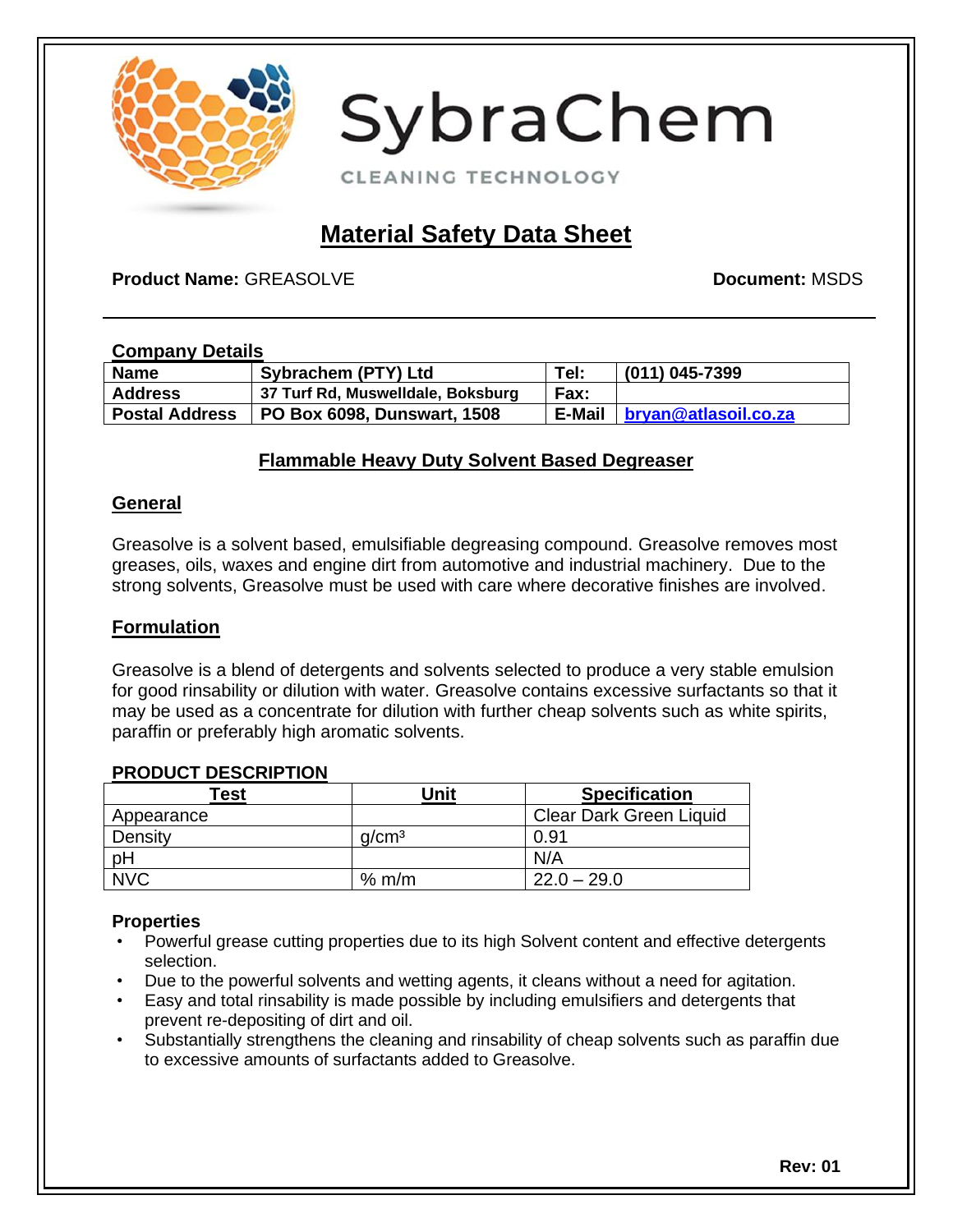

CLEANING TECHNOLOGY

## **Product Identification**

| <b>Trade Name</b>      | Greasolve                       |
|------------------------|---------------------------------|
| <b>Chemical Family</b> | <b>Aromatic Solvents</b>        |
| <b>Chemical Name</b>   | Aliphatic/Aromatic Hydrocarbons |
| <b>Product Use</b>     | Removal of Heavy Grease & Oil   |
| UN. No.                | 1268                            |

## **Hazards Identification**

| <b>Main Hazard</b>           | Flammability                |
|------------------------------|-----------------------------|
| <b>Fire</b>                  | Flammable                   |
| <b>Inhalation</b>            | Nausea                      |
| <b>Skin Contact</b>          | Wash with Soap & Water      |
| <b>Eye Contact</b>           | Flush with water for 15min. |
| <b>Symptoms of Ingestion</b> | Nausea / Irritant           |

### **First Aid Measures**

| Inhalation:          | Remove to Fresh Air                            |
|----------------------|------------------------------------------------|
| <b>Skin contact:</b> | Defatting                                      |
| Eye contact:         | Flush eyes with water for at least 15 minutes. |
| Ingestion:           | Give milk to drink.                            |

## **Handling and Storage:**

| Suitable Material:              | <b>Metal or Fluorinated Containers</b> |
|---------------------------------|----------------------------------------|
| Handling / Storage precessions: | I Cool Place                           |

### **Exposure Controls / Personal Protection:**

| <b>Occupational Exposure Limits:</b>                      | 300ppm                          |  |
|-----------------------------------------------------------|---------------------------------|--|
| <b>Engineering Control Measures:</b>                      | <b>Good Ventilation</b>         |  |
| <b>Personal Protection Respiratory:</b>                   | <b>Not Required</b>             |  |
| <b>Personal Protection Hands:</b>                         | <b>Solvent Resistant Gloves</b> |  |
| <b>Safety Goggles</b><br><b>Personal Protection Eyes:</b> |                                 |  |
| <b>Personal Protection Skin:</b>                          | Overalls                        |  |
| <b>Other Protection:</b>                                  | N/A                             |  |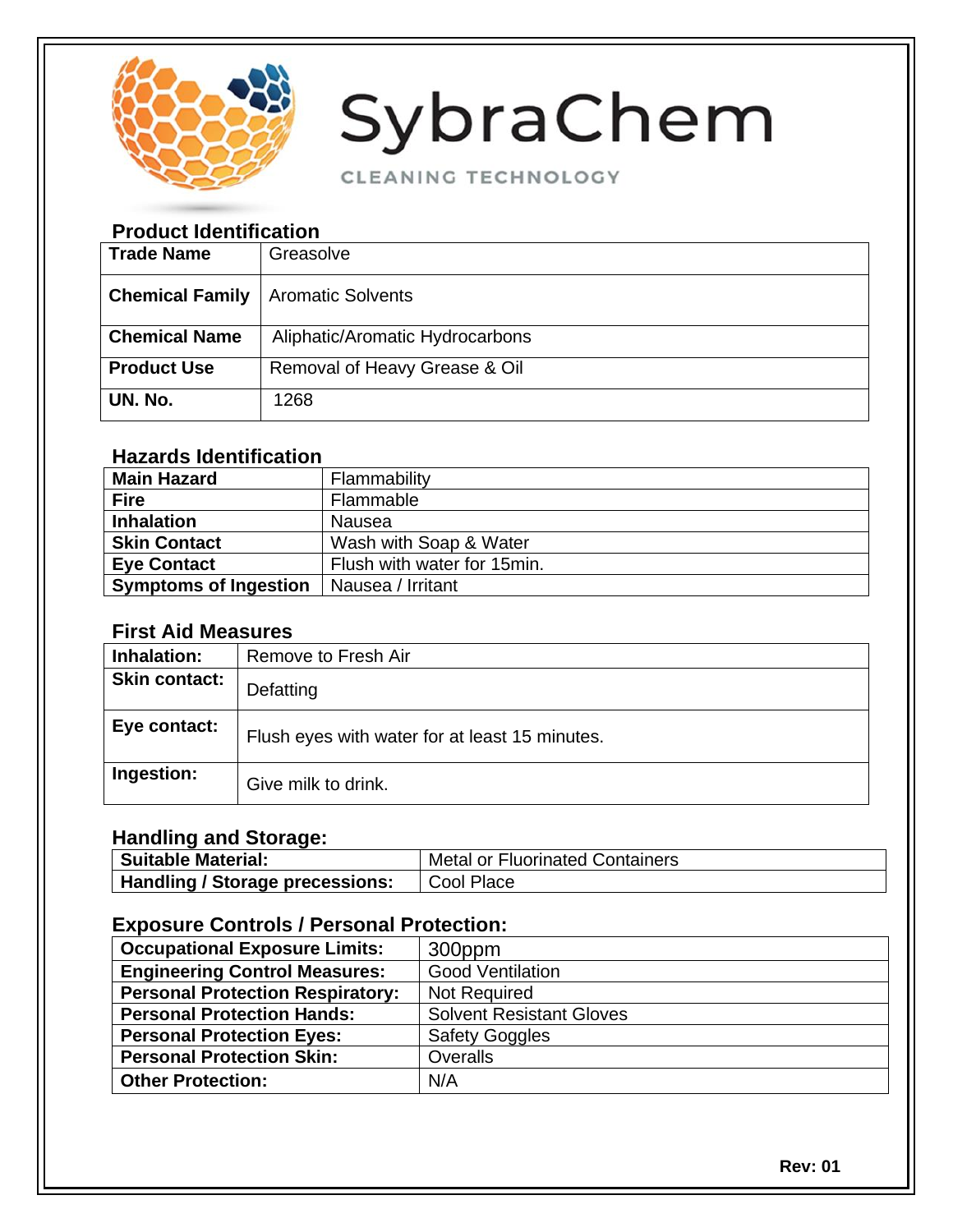

CLEANING TECHNOLOGY

| Appearance                  | <b>Clear Dark Green Liquid</b> |
|-----------------------------|--------------------------------|
| Odour                       | Solvent                        |
| pH                          | N/A                            |
| <b>Boiling Point</b>        | $+100^{\circ}$ C               |
| <b>Melting Point</b>        | N/A                            |
| <b>Flash Point</b>          | $55^{\circ}$ C                 |
| <b>Flammability</b>         | <b>YES</b>                     |
| <b>Auto Flammability</b>    | <b>NO</b>                      |
| <b>Explosive Properties</b> | N/A                            |
| <b>Oxidizing Properties</b> | N/A                            |
|                             |                                |

### **Physical & Chemical Properties**

| <b>Vapour Pressure</b>    | Not Known         |
|---------------------------|-------------------|
| <b>Density</b>            | 0.91              |
| <b>Water Solubility</b>   | <b>Emulsifies</b> |
| <b>Solvent Solubility</b> | Completely        |
| <b>Neurotoxicity</b>      | Not Neurotoxic    |

## **Stability & Reactivity**

| <b>Stability</b>                 | <b>Stable</b>             |
|----------------------------------|---------------------------|
| <b>Incompatible Materials</b>    | N/A                       |
| Hazardous Decomposition Products | <b>Particulate Carbon</b> |
| <b>Conditions to Avoid</b>       | Heat, Open Flames         |

#### **Toxicological Information**

| <b>Acute Toxicity</b>         | N/A                     |
|-------------------------------|-------------------------|
| <b>Skin &amp; Eye Contact</b> | <b>Irritant Chronic</b> |
| <b>Chronic Toxicity</b>       | Nil                     |
| Carcinogenicity               | Nil                     |
| <b>Mutagenicity</b>           | Nil                     |
| <b>Reproduction Hazards</b>   | Nil                     |

## **Ecological Information**

| Aquatic Toxicity: - Fish    | Toxic  |
|-----------------------------|--------|
| Aquatic Toxicity: - Daphnia | Toxic  |
| Aquatic Toxicity: - Algae   | Toxic  |
| Biodegradability            | Slowly |
|                             |        |

## **Transport Information**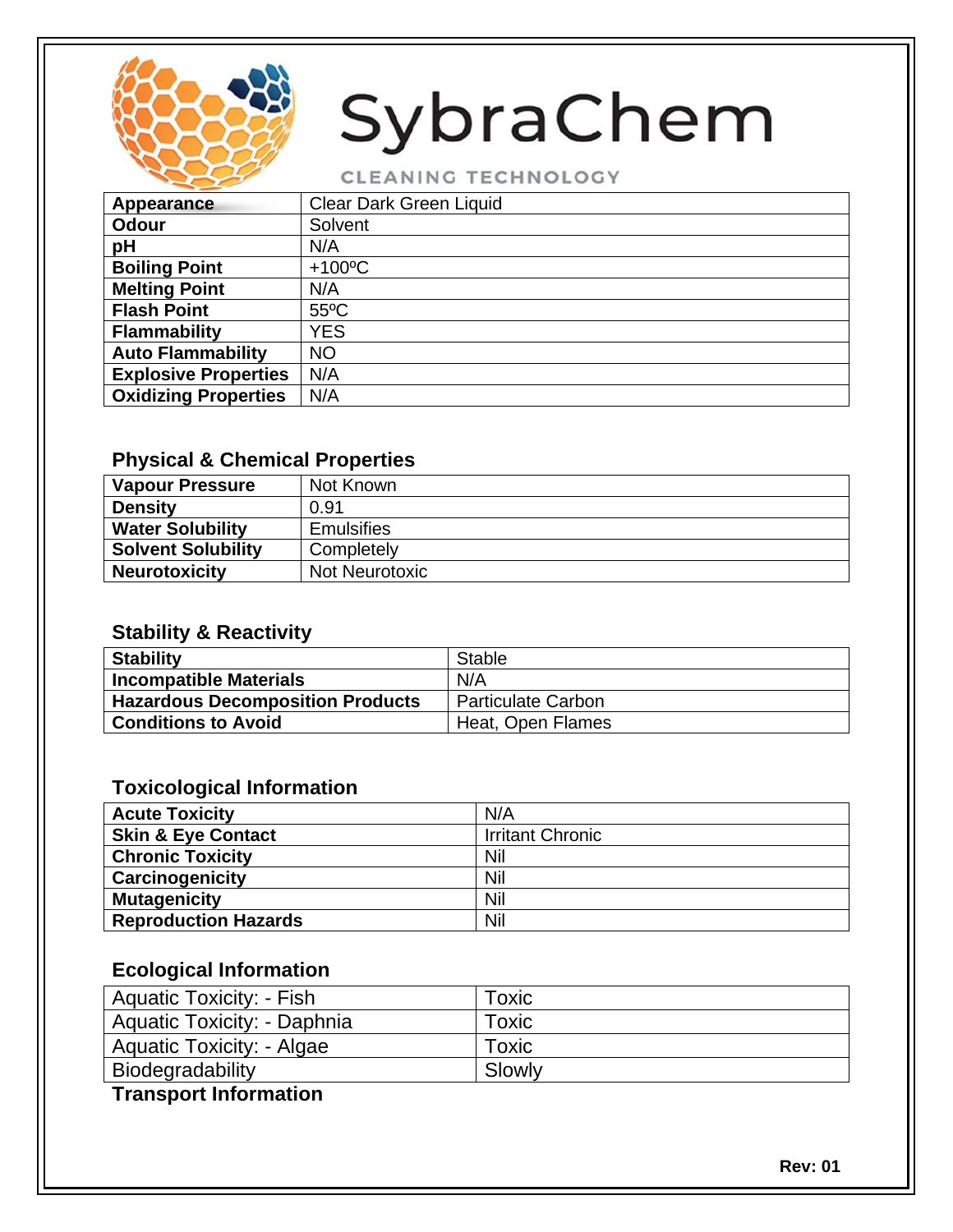

#### CLEANING TECHNOLOGY

| UN No.                  | N/A       |
|-------------------------|-----------|
| <b>Product Identity</b> | Greasolve |
| <b>ADR/RID Class</b>    | N/A       |
| <b>Packaging Group</b>  | N/A       |
| <b>Marine Pollutant</b> | N/A       |
| <b>IMDG Class</b>       | N/A       |

#### **Regulatory Information**

| <b>EEC-Hazard Classification</b> | N/A                        |
|----------------------------------|----------------------------|
| <b>Risk Phrases</b>              | 10,22,36,38                |
| <b>Safety Phrases</b>            | 15, 16, 24, 25, 26, 37, 51 |

#### **Disposal Considerations**

| <b>Disposal Methods</b>      | Designated Area         |
|------------------------------|-------------------------|
| <b>Disposal of Packaging</b> | <b>Designated Dumps</b> |

#### **Fire Fighting Measures**

| <b>Extinguishing Media</b> | CO2, Dry Powder |
|----------------------------|-----------------|
| <b>Special Hazards</b>     | None            |
| <b>Protective Clothing</b> | Overall         |

#### **Accidental Release Measures**

| <b>Personal Precautions</b> | <b>Avoid Clothing Contamination</b>             |
|-----------------------------|-------------------------------------------------|
| <b>Small Spill</b>          | Use Sand to absorb. Dump in<br>designated area. |
| <b>Large Spill</b>          | Use Sand to absorb. Dump in                     |
|                             | designated area.                                |

#### **THE RECOMMENDATIONS CONTAINED HERE-IN ARE BASED ON INFIELD USE EXPERIENCE AND ARE TO THE BEST OF OUR KNOWLEDGE ACCURATE.SINCE TERMS AND CONDITIONS OF ACTUAL USE ARE BEYOND OUR CONTROL, ALLRECOMMENDATIONS ARE MADE WITHOUT WARRANTY, EXPRESS OR IMPLIED.**